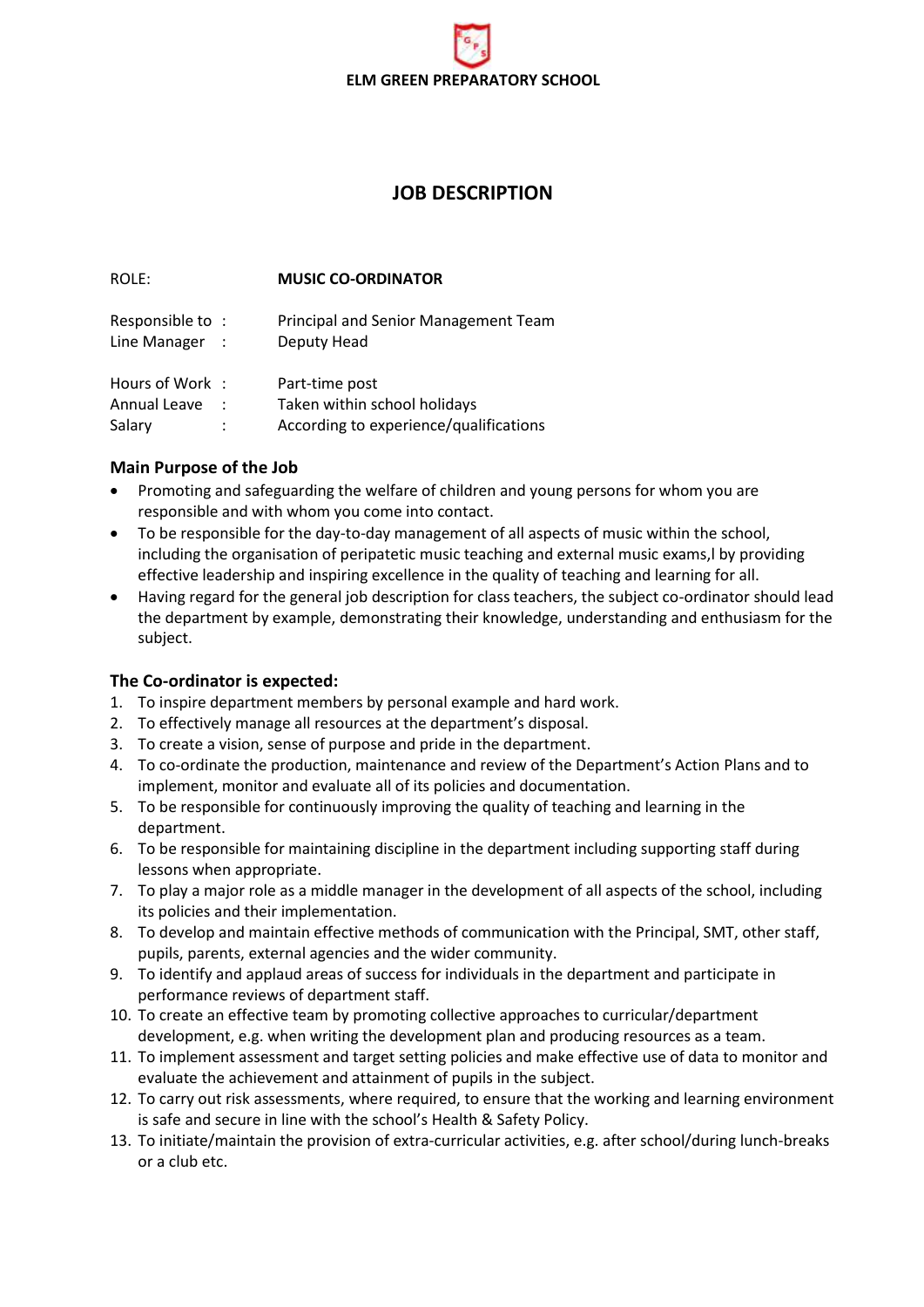## **ELM GREEN PREPARATORY SCHOOL**

## **Curricular/Department Development**

- 1. To contribute towards continuity and progression within the school curriculum.
- 2. To oversee the department's Action Plan, its implementation, its evaluation and the part it plays in the whole school development.
- 3. To develop comprehensive schemes of work which include a range of teaching and learning styles providing a rich, inclusive experience for pupils and to incorporate a variety of assessment methods at key points to enable accurate judgements on pupil progress.
- 4. To develop departmental strategies for the pupils' spiritual, moral, social and cultural development, including citizenship.
- 5. To monitor and evaluate the teaching in the department; take the initiative in identifying strategies to support consistency of practice and be a lead practitioner in the team.
- 6. To develop departmental strategies and procedures (using national and school guidelines) for teaching and learning for pupils with special education needs and disability in consultations with SENCO/class teachers.
- 7. Provide a scheme of work for KS1 and KS2 and keep the scheme and policy documents under review, updating as necessary, bearing in mind changes to the National Curriculum and external examinations.
- 8. Prepare, monitor and review curriculum development plan for the next academic year outlining the main areas of focus, curriculum objectives and training requirements and communicate these to colleagues and SMT.
- 9. Monitor the standard of work and assessment of pupils' work in their subject area to ensure appropriate content; progression, continuity and consistency in standards of learning and presentation.
- 10. To analyse and interpret data on pupils' achievement together with research and inspection evidence to inform policy, practice, expectations, targets and teaching approaches.
- 11. Ensure that ICT provision and skills are incorporated into schemes of work wherever appropriate.

## **Stock/Resources/Budget**

- 1. To manage the department stock, teaching resources and finances efficiently and to obtain best value for money.
- 2. To maintain an inventory of all stock items and to oversee the annual stock audit.
- 3. To carry out stock disposal in accordance with department and school policies.
- 4. To store resources in such a way as to enable quick and easy access by all staff (and pupils where appropriate).

## **Liaison/Communication**

- 1. To attend all necessary school meetings, i.e. staff meetings and briefings, INSET sessions, Health & Safety Committee meetings, parent consultations etc.
- 2. Organise subject meetings as necessary, keep notes of such meetings and coordinate the work of staff in their subject areas.
- 3. Liaise with other subject co-ordinators and SMT where appropriate as well as external agencies and arrange visits where appropriate.
- 4. To meet regularly and work with SMT for professional support and to develop effective departmental management.
- 5. To act as the initial person for others to contact regarding all issues relating to the subject.
- 6. To inform staff about new developments and ideas related to the subject and department.
- 7. To co-operate with the Health & Safety management and inspection process.
- 8. To manage the provision of information to parent/carers and other staff, including reports and attendance at parent consultation meetings.
- 9. To provide helpful and accurate responses to parent/carer enquiries.
- 10. To liaise with Principal regarding condition and upgrade of resources.